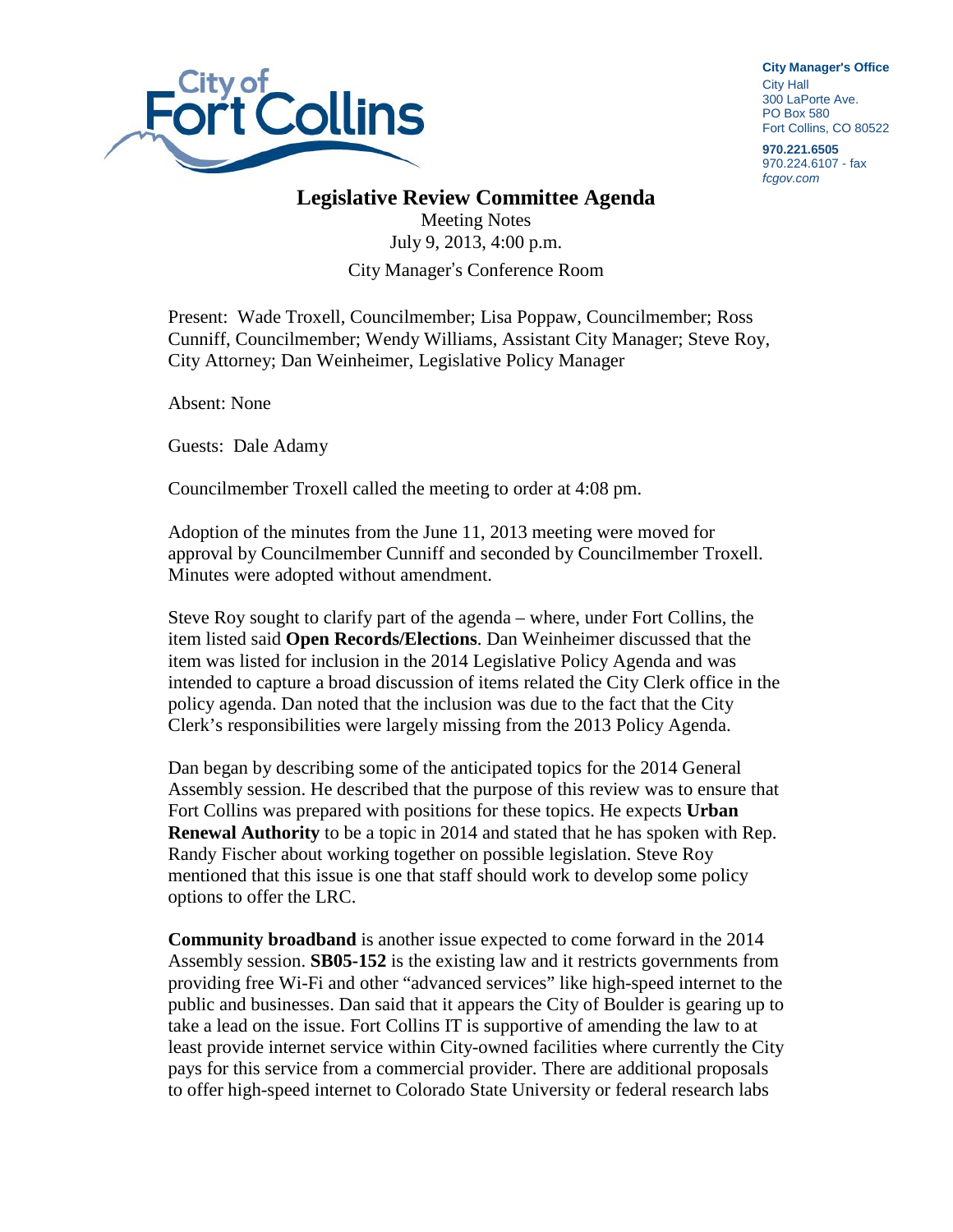

both in Fort Collins and Boulder so the City might want to pursue a more aggressive remedy to SB05-152. Dan will work with Boulder on its efforts around this issue.

**Implementation of Amendment 64** is likely to continue in 2014 with the Assembly considering additional improvements to the laws around adultuse/recreational marijuana. Councilmember Troxell asked whether the legislature is likely to only consider recreational marijuana. Dan said that there has been specific discussion of some improvements to the implementation of Amendment 64 but that it is possible there may be action on all marijuana use. Steve mentioned that the Colorado City Attorney group was actively seeking advisement from the state ethics board about advising clients about police and licensing officials handling marijuana issues.

Adopting a **statewide uniform sales and use tax** will be a topic brought forward by at least one legislator, Rep. Kathleen Conti. Dan said that Rep. Conti has made this issue her main focus in the legislature and is seeking to develop a bill to standardize the rate of sales and use tax collected in Colorado. This is a concern for Fort Collins and other cities as this is a primary source of operating revenue.

Dan said that **oil and gas** is expected to be a topic in 2014 as it has been in past sessions. Many of the proposals offered in 2013 were unsuccessful and it is unclear whether the same proposals would be offered in 2014 or how these would be altered.

Councilmember Cunniff asked whether **renewable energy** was expected to be an issue in 2014 and if Fort Collins had positions to address bills. Wendy Williams said that there are positions already in the Policy Agenda on this topic but that staff could review them to ensure they reflected Council's priorities.

Councilmember Troxell mentioned to the group that he had discussed **train horns** with Pam Shaddock (District Director for Senator Mark Udall) and Senator Udall's transportation person. He recommended a demonstration of new or alternative technology and that the Federal Railroad Administration is encouraged to open their thinking beyond the "same old" strategies. Dan briefed the LRC that he had participated in discussions with the FRA's regional office about solutions in Fort Collins in an attempt to address local train horn noise. He said that discussions are ongoing with FRA. Councilmember Cunniff wondered if there are statistics about involuntary train accidents and Dan said he thought that information was included in the quiet zone study review. Councilmember Cunniff also wondered whether an accident like the one in Quebec (a train carrying oil tankers crashing and exploding in a community) was possible in Fort Collins. Councilmember Poppaw wondered if the City has control over hazardous material transportation rules. Dan said that he could follow up with the Office of Emergency Management for details on train accident preparedness and that he